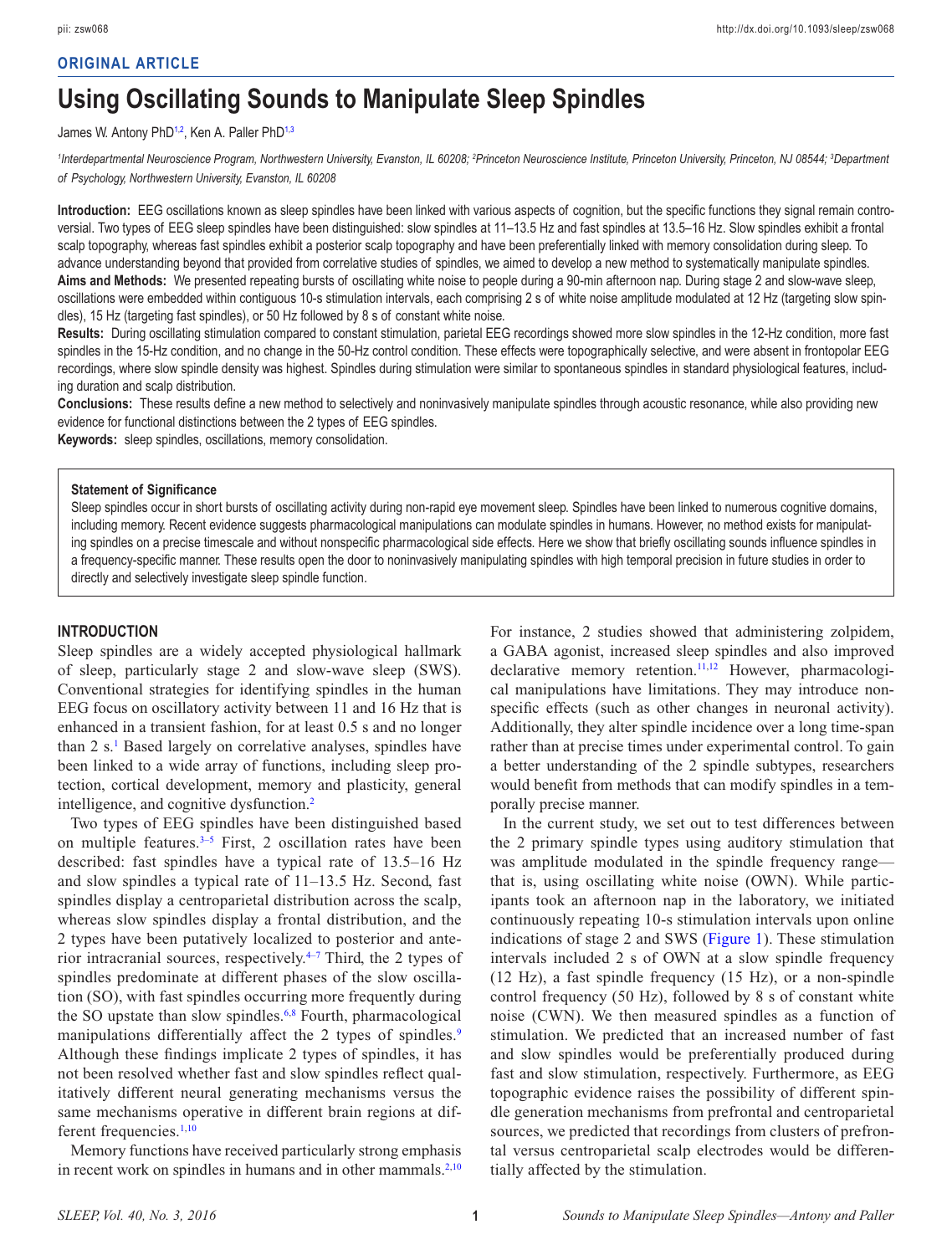

## <span id="page-1-0"></span>**MATERIALS AND METHODS**

#### **Participants**

Participants were recruited from the university community and randomly assigned to 1 of 3 conditions: 12 Hz stimulation (11 participants, 7 female), 15 Hz stimulation (11 participants, 7 female), and 50 Hz stimulation (10 participants, 6 female). The mean age was 21.3 years (range 18–25 years) and did not differ across conditions  $[F(2,29) \le 1]$ . Seven other participants were excluded for not sleeping long enough for sufficient stimulation (defined as a minimum of 50 trials). There were no differences in the number of stimulations received across conditions  $(12 \text{ Hz}; 327.1 \pm 29.2, 15 \text{ Hz}; 295.3 \pm 26.2, 50 \text{ Hz}; 272.6 \pm 40.7;$  $p > .2$ , all).

#### **Stimuli**

Oscillating sounds were created by modulating the amplitude of a white noise signal (42 dB) created by mixing sound frequencies from 20 to 1000 Hz with random amplitudes constant across the power spectrum [\(Figure](#page-1-0) 1[A\)](#page-1-0).<sup>13</sup> The modulated sound alternated between 100% and 20% of its original amplitude in the form of a sine wave (Audacity software, Tremolo function). Modulations at 12 Hz, 15 Hz, or 50 Hz were made on the first 2 s of a 10-s white noise signal, such that each 2-s period of OWN was followed by 8 s of CWN.

#### **Design**

Participants napped with repeating 2-s on, 8-s off iterations of an amplitude-modulated sound that began in stage 2 sleep. The analytical approach involved comparing spindles starting during versus after the stimulation period on the following measures: density, frequency, duration, and power across electrodes.

#### **Procedure**

Participants arrived in the laboratory between 12 and 4 pm for a 2-h nap. They were asked to wake up 1 h earlier than normal the morning of the experiment to increase the chances of falling asleep in the afternoon. They were also asked to refrain from drinking alcohol the night before and from ingesting caffeine the morning of the experiment. Informed consent was obtained

in advance and monetary reimbursement was provided after the experiment. Each participant was fitted with an EEG cap, and then reclined in a bed in a quiet, darkened room to try to fall asleep. The experimenter continuously monitored EEG recordings from an adjacent room to determine sleep stage (verified later using standard methods; see below). When 2 min of either stage 2 sleep or SWS was detected, trials of OWN stimulation were initiated. These trials were repeated until the experimenter determined that the participant was no longer in non-rapid eye movement (NREM) sleep. If a period of arousal from sleep was detected, OWN began again when 2 min of NREM sleep was detected. After 90 min, participants were awoken, debriefed about the nature of the experiment, and electrodes were removed. During debriefing, participants were informed about the auditory stimulation during their sleep, which they uniformly claimed to not have noticed.

#### **EEG Acquisition and Analysis**

Continuous EEG data were acquired at a sampling rate of 1000 Hz with a bandpass of 0.1–100 Hz. Tin electrodes in an elastic cap were placed at 21 standard scalp locations (FPz, Fz, Cz, Pz, Oz, FP1/2, F3/4, F7/8, C3/4, P3/4, T3/4, T5/6, and O1/2), left and right mastoids, lateral to the right eye, under the left eye, and on the chin. Data were processed offline using a combination of internal functions in EEGLAB[14](#page-6-11) and custom written scripts. Data were downsampled to 250 Hz, re-referenced to average mastoids, and filtered at 0.4–60 Hz in successive steps using a 2-way least-squares finite impulse response filter ("eegfilt" function).

Sleep stages were determined by an expert scorer according to standard criteria[.15](#page-6-12) Artifacts (large movements, blinks, arousals, and rare, large deflections in single channels) during sleep were marked separately in 5-s intervals following sleep staging.

Spindles, SOs, power spectral density measures, and continuous, Hilbert-transformed SO phase and power values were calculated using established algorithms. Each algorithm ignored 5-s intervals marked for rejection.

For spindle analyses, sleep EEG data were bandpass-filtered between 11 and 16 Hz using a 2-way least-squares finite impulse response filter and a root mean square (RMS) value was calculated using a sliding window of 148 ms for each channel separately.<sup>8</sup> Each window thus included 37 time points (4 ms apart) and was attributed to the middle time point. A threshold was determined by multiplying the standard deviation of the entire channel's filtered signal by 1.5. A spindle was counted whenever the RMS signal crossed this threshold continuously for 0.5 to 2 s.<sup>[8](#page-6-5)</sup> Other characteristics were calculated: spindle length (time above threshold), mean frequency (number of peaks divided by spindle length), and power (integral of RMS curve above threshold). Times for the start, negative peak (largest negative amplitude), and end of each spindle were recorded for alignment with stimulation. Spindles between 11 and 13.5 Hz were classified as slow spindles and those between 13.5 and 16 Hz were classified as fast spindles.

For analyzing SOs, sleep EEG data from stages 2 and 3 were first low-pass filtered at 3.5 Hz. A SO was counted when any series of data points included a negative peak of at least −40 μV, a peak-to-peak amplitude of at least  $75 \mu V$ , and successive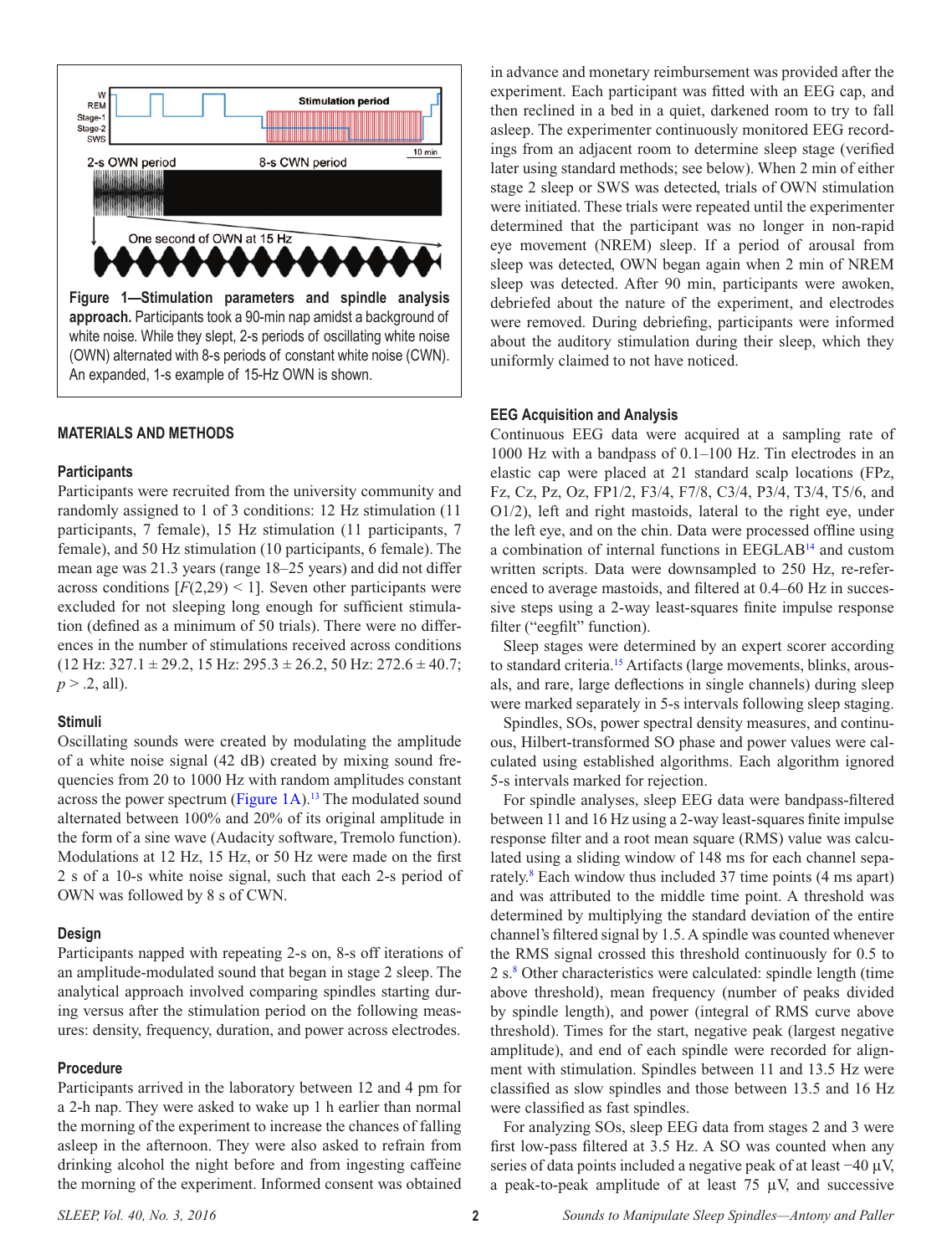positive-to-negative crossings from 0.75 to 2 s, corresponding to  $0.5-1.3$  Hz (similar to<sup>16</sup>). For each detected SO, other characteristics were calculated: length (time between positive-to-negative and negative-to-positive zero crossings), peak-to-peak amplitude (difference between largest and smallest values), and slope (voltage change over time between the negative peak and the negative-to-positive zero crossing). Similar to spindles, the start, negative peak, and end of each SO were recorded for later alignment with stimulation. SO–spindle complexes were determined when spindles began within 0.5 s of the negative SO peak. As SOs in stages 2 and 3 either reflect the same underlying physiology or are too similar to distinguish, $\frac{17}{12}$  $\frac{17}{12}$  $\frac{17}{12}$  we did not set different thresholds for stage 2 and 3 spindles. $16,18$  $16,18$ 

Spindle density is conventionally reported as number of spindles per min. Previous evidence suggested major topographical differences in slow and fast spindle density, which we verified for spindles starting during CWN periods (Figure S1). As a crucial aim was to investigate whether effects of stimulation on spindle density varied as a function of spindle type, our analyses emphasized a cluster of 3 frontopolar electrodes (Fp1, Fpz, and Fp2) and a cluster of 3 parietal electrodes (P3, Pz, and P4).

We calculated a series of measures to approximate instantaneous fast and slow spindle density across each trial. We first counted the number of fast and slow spindles present for each 100-ms bin of each 10-s stimulation period. Total spindle counts across all stimulation intervals were then converted to instantaneous density by multiplying by 6 [60 (s / min) / 10 (s / trial)] and dividing by the total number of stimulation periods for that participant. When a spindle began in one 10-s period and ended in another, additions carried over into the next cue period and ended when the spindle ended with respect to the cue (e.g., if a spindle began 9.9 s into the 10-s period and lasted 0.7 s into the next period, then 1 spindle count was included for each 100 ms bin between 9.9 and 0.7 s). We contrasted each 100-ms bin against a baseline average computed using data from 3 to 9 s post-OWN onset, reasoning that spindles during this period were not likely to have been generated due to the prior period of OWN stimulation.

Finally, we assessed whether spindle boosts could be artifacts of the OWN due merely to direct auditory synchronization (as in the auditory steady-state response or ASSR). We conducted fast Fourier transform analyses on 2-s segments of OWN and all 2-s segments of CWN that did not contain spindles (e.g., 2–4 s, 4–6 s, 6–8 s, and 8–10 s post-OWN onset). These analyses involved computing power using the fast Fourier transform within 1-Hz windows around the matching stimulation frequency for each condition (i.e., 11.5–12.5 Hz for 12 Hz stimulation; 14.5–15.5 Hz for 15 Hz stimulation). For the topographical similarity analyses, we ran correlations between z-scored spindle boosts and ASSR boosts, in both cases using comparisons between OWN versus CWN across electrodes.

#### **RESULTS**

# **Auditory Oscillations Increased Spindle Incidence Relative to Control Sounds in a Frequency-Specific Manner**

To determine the impact of auditory oscillations on spindle incidence, we contrasted spindle incidence during OWN and CWN periods. To analyze spindle timing, we grouped spindles

by their start time (i.e., the moment the bandpass-filtered RMS signal crossed a specific threshold; see Materials and Methods).

We predicted that OWN stimulation would increase spindles of matching frequencies. To test this prediction, we categorized results according to whether OWN stimulation modulated spindles at the frequency that matched or did not match the OWN frequency. Slow spindles in the 12 Hz condition and fast spindles in the 15 Hz condition were considered matching, whereas fast spindles in the 12 Hz condition and slow spindles in the 15 Hz conditions were considered non-matching. Furthermore, to ask whether spindle modification by OWN differed topographically, we focused analyses on a frontopolar and parietal cluster of electrodes during the CWN (non-stimulation) period (Figure S1). We analyzed data from each cluster separately.

As shown in [Figure](#page-3-0) 2, OWN increased spindles for matching frequencies only in the parietal cluster. We submitted spindle density measures to a 2 (match status: matching vs. non-matching)  $\times$  2 (sound type: OWN vs. CWN) ANOVA for each electrode cluster. In the frontopolar cluster, we found no significant main effects or interactions  $[F(1, 21) < 2.4, p > .1, all]$ . In the parietal cluster, we found a significant main effect for sound type [OWN:  $2.06 \pm 0.95$ ; CWN:  $1.9 \pm 0.88$ ,  $F(1,21) = 11.1$ ,  $p = .003$ ], indicating that there were more spindles during OWN than CWN. The main effect for match status was not significant  $[F(1, 21) < 1]$ , whereas the interaction between match status and sound type was significant  $[F(1, 21) = 31.9, p < .001]$ . Thus, the OWN-based spindle increase differed according to whether the OWN frequency matched the spindle frequency. Indeed, spindles matching the OWN frequency were significantly more prevalent during OWN than during CWN  $[2.12 \pm 1.14 \text{ vs.}$  $1.71 \pm 0.97$ , respectively;  $t(21) = 6.37, p < .001$ , whereas there was no difference for non-matching frequencies  $[2.01 \pm 0.76$ vs.  $1.99 \pm 0.79$ , respectively;  $t(21) = 0.24$ ,  $p = .81$ ]. Confirming this effect on spindles for each stimulation frequency separately, slow spindles significantly increased during 12 Hz OWN compared to CWN  $[1.38 \pm 0.16 \text{ vs. } 1.10 \pm 0.13]$ , respectively;  $t(10) = 3.16$ ,  $p = .01$ , and fast spindles significantly increased during 15 Hz OWN compared to CWN  $[2.84 \pm 0.34 \text{ vs.}$ 2.32  $\pm$  0.30, respectively;  $t(10) = 6.83$ ,  $p < .001$ ]. OWN spindle increases were comparable in the 2 conditions, computed as percentage increase, with a 25.4% increase with 12 Hz stimulation and a 22.4% increase with 15 Hz stimulation.

Finally, as 50 Hz OWN did not match either spindle frequency, we tested its impact on spindles separately for each cluster and spindle frequency. The 50 Hz OWN stimulation did not increase spindles relative to CWN in either cluster or spindle frequency  $[t(9) < 0.41, p > .6]$ .

The above analysis demonstrates stimulation has a topographically specific effect on spindles. To test across-cluster differences directly, we computed a *spindle-boost effect* for each electrode cluster and participant as the increase in spindles matching the OWN oscillation frequency during OWN versus CWN [(matching-frequency spindle density during OWN - matching-frequency spindle density during CWN) − (non-matching-frequency spindle density during OWN − non-matching-frequency spindle density during CWN)]. A paired *t*-test showed that the spindle-boost effect was significantly greater for the parietal cluster (0.39  $\pm$  0.07) than the frontopolar cluster  $[0.05 \pm 0.10; t(21) = 2.89, p = .008]$ .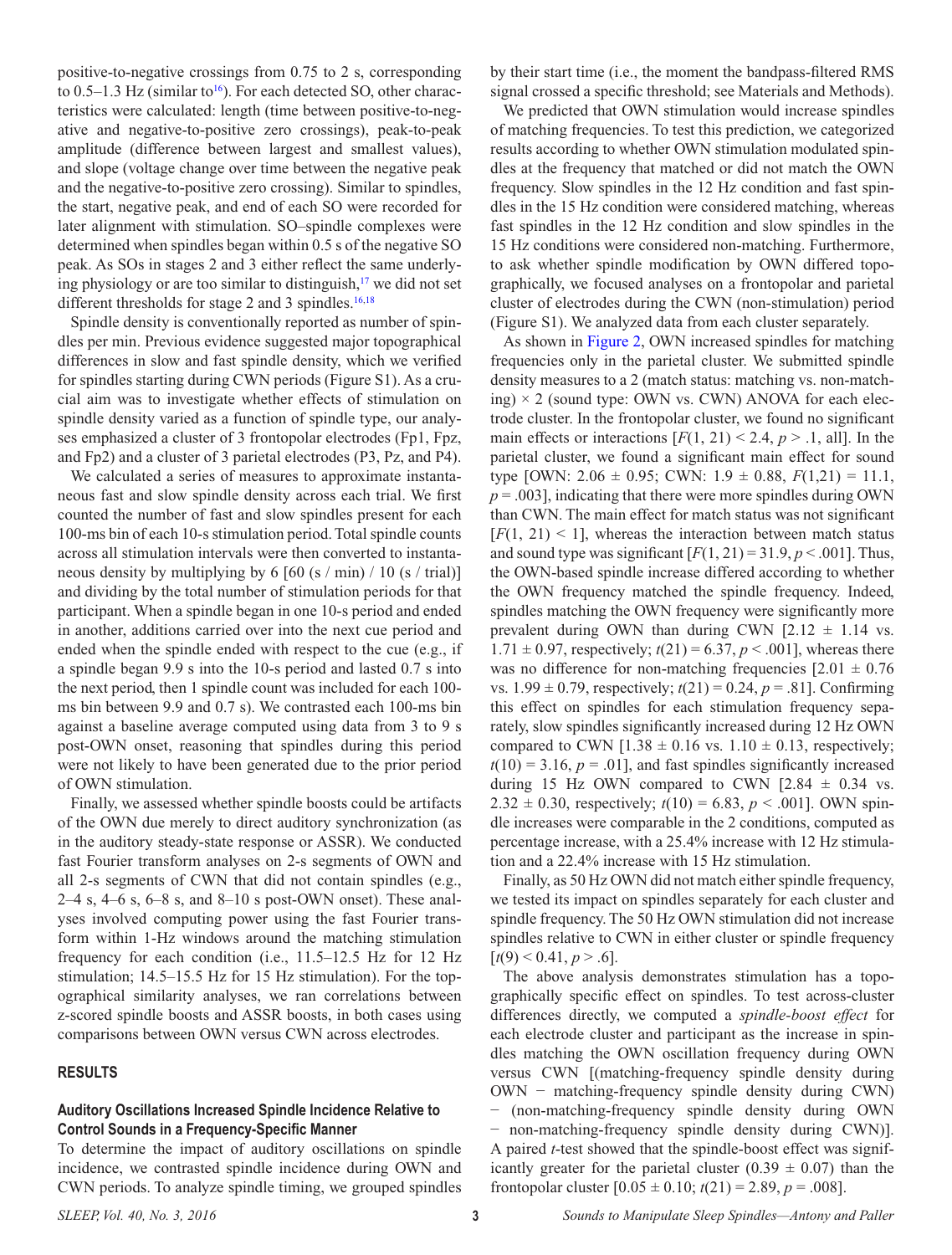

<span id="page-3-0"></span>For the parietal electrode cluster (right column), 12 and 15 Hz stimulation enhanced slow and fast spindles, respectively. For both electrode clusters, 50 Hz stimulation showed no significant changes in spindle density. Error bars denote SEM. \*\**p* < .01, \*\*\**p* < .001.

#### **SOs Did Not Drive the Spindle Enhancement Effect**

Auditory stimuli during sleep often elicit SOs. SOs occur during SWS as well as stage 2 sleep, during which they are typically referred to as K-complexes.<sup>19</sup> We investigated how OWN affected SO incidence during NREM sleep by contrasting the density of SOs (SOs/min) that began in OWN versus CWN periods (i.e., when voltage crossed from positive to negative). We focused on the parietal cluster, as it showed modulation by OWN. The parietal cluster exhibited higher SO density during OWN than CWN in both the 12 Hz condition  $[5.05 \pm 1.61 \text{ vs.}$  $4.84 \pm 1.62$  SOs/min,  $t(10) = 2.86$ ,  $p = .01$ ] and the 15 Hz condition  $[4.56 \pm 1.07 \text{ vs. } 4.21 \pm 1.04 \text{ SOs/min}, t(10) = 2.52, p = .03]$ , but not the 50 Hz condition  $[4.20 \pm 1.61 \text{ vs. } 4.19 \pm 1.61 \text{ SOs}$ / min,  $t(9) < 0.1$ ,  $p = 0.96$ ].

As spindles frequently occur during the SO upstate, $\delta$  we next investigated whether OWN-related spindles were preferentially

associated with induced SOs. We separately measured the density of parietal spindles occurring with accompanying SOs and without them. In the 12 Hz condition, there was no OWNrelated increase for SO–slow spindle complexes  $[0.16 \pm 0.07]$ vs.  $0.14 \pm 0.05$ ;  $t(10) < 0.6$ ,  $p > .6$ ], but there was for slow spindles without SOs  $[1.22 \pm 0.23 \text{ vs. } 0.95 \pm 0.11; t(10) = 2.86,$  $p = .01$ ]. In the 15 Hz group, there was a significant OWNrelated increase for SO–fast spindle complexes  $[0.35 \pm 0.07 \text{ vs.}$  $0.25 \pm 0.07$ ;  $t(10) = 2.4$ ,  $p = .03$ ] and for fast spindles without SOs  $[2.49 \pm 0.32 \text{ vs. } 2.07 \pm 0.27; t(10) = 5.0, p < .001]$ . These results demonstrate that induced SOs were not necessary for spindle enhancement effects. Though SOs occurred far more commonly in the frontopolar cluster [across both conditions frontopolar SO density:  $9.58 \pm 1.51$ ; parietal SO density:  $4.84 \pm 0.96$ ,  $t(10) = 6.06$ ;  $p < .001$ ], consistent with the known frontal predominance of slow waves, $19$  frontopolar SOs and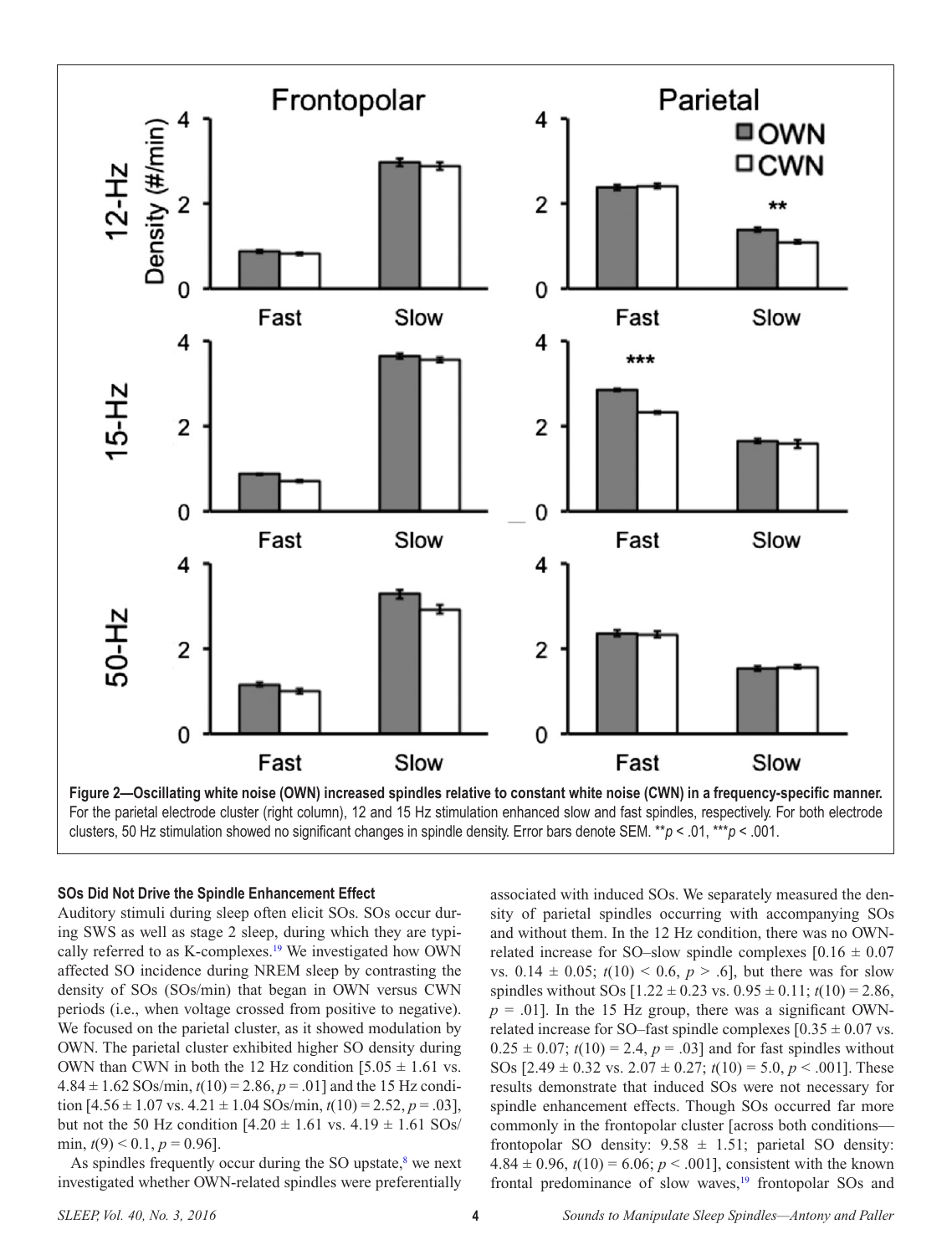SO–spindle complexes were not more common during OWN than CWN in either condition  $[t(10) < 2.05, p > .05, all]$ .

#### **Spindles Were Reliably Influenced After One Second of OWN**

To investigate the precise timing of spindle incidence with respect to OWN onset, we found the instantaneous spindle density for each 100-ms time bin of each trial (with trial defined as the 10-s on–off period locked to the OWN onset). Essentially, this measure probes whether a spindle is present within each time bin on each trial and normalizes these totals by the number of trials for each participant (see Materials and Methods and [Figure](#page-4-0) 3A for more details).



<span id="page-4-0"></span>**Figure 3—Frequency-specific spindle increases occurred most strongly between 1 and 2 s of oscillating white noise (OWN) onset.** (A) Method for calculating instantaneous spindle density relative to OWN onset. Three sample traces are shown with spindles occurring at different times relative to OWN onset at time 0. For each 100-ms interval during a given 10-s period, the number of spindles counted in the interval (spindles either starting during the interval or continuing into the interval) was converted into an instantaneous spindle density measure. (B) Significant frequency-specific increases manifested during 1–2 s post-OWN onset. Fast and slow spindle counts are presented in light and dark gray, respectively. Color-coded horizontal significance bars signify times during which spindle counts deviated from baseline (average count during 3–9 s post-cue).

As shown in [Figure](#page-4-0) 3[B](#page-4-0), OWN frequency–specific spindle increases typically occurred 1–2 s into the trial (pair-wise *p* values remained below 0.05 for the following post OWN-onset intervals: 12 Hz slow spindles: 1.2–1.7 s; 15 Hz fast spindles: 1.2–1.8 s). This analysis revealed no significant increases just before the OWN sound or between 0 and 1 s post-OWN-onset, though the 15Hz group had at least 200 ms of marginal values during both intervals.

Additionally, we found effects around 5.5–6.5 s for spindles of non–OWN-like frequencies. Slow spindles in the 15 Hz condition significantly increased (between 5.92 and 6.34 s) and fast spindles in the 12Hz condition significantly decreased (between 5.83–6.51 s). Unlike the effects at 1–2 s, these later effects were not predicted in advance.

#### **Comparable Spindles With Versus Without Stimulation**

We next asked whether spindles during OWN and CWN differed in any basic characteristics. We created independent contrasts for spindle frequency, duration, and power at the parietal cluster. As expected, we saw a significant decrease in frequency in the 12 Hz condition  $[t(10) = -3.7, p = .004]$ , a marginal increase in frequency in the 15 Hz condition  $[t(10) = 1.7, p = .13]$ , and a significant interaction between the 2 groups  $[F(1, 20) = 13.0]$ ,  $p = .002$ ]. No significant differences were found for either duration or power (Table S1). There was a marginal trend for a decrease in duration in the 15 Hz condition for spindles during OWN than CWN  $[t(10) = -1.9, p = .09]$ ; there was no relationship in the 12 Hz condition  $(t(10) = -0.2, p > .8)$ ]. We also analyzed topographic power measures across all electrodes, with average power for spindles beginning during each period at each electrode submitted to a 21 (electrodes)  $\times$  2 (sound type: OWN vs. CWN) ANOVA. We used fast spindle power in the 15 Hz condition and slow spindle power in the 12 Hz condition. We found no significant main effects or interaction (all  $F \leq 3.5$ ,  $p > 0.1$ ; Figure S2). The topography of spindle power during OWN periods, when spindles were enhanced, was thus indistinguishable from that during CWN periods.

# **OWN did not Produce Large Frequency-Specific EEG Responses During Periods Without Spindles**

An alternative conceptualization of the above results is that the apparent spindle increase merely reflected a summation of subthreshold spindle responses with auditory entrainment at the precise stimulation frequency (i.e., steady-state responses). If this scenario were operative, one would expect to observe an increase in EEG power at the OWN frequency during OWN intervals. We thus focused an analysis on OWN and CWN intervals that did not contain spindles. We did not find significantly greater frequency-specific responses for OWN than CWN in either condition at any electrode  $[t(10) < 2, p > .07,$  all, uncorrected]. Furthermore, the topography of the ASSR bore no similarity to that of the spindle boost effect  $(r < 0.3, p > .3, \text{ both};$ [Figure](#page-5-0) 4).

# **Sleep Architecture and Spindle Densities did not Differ as a Function of Stimulation Frequency**

We asked whether there were differences in sleep architecture among conditions in the present experiment. No differences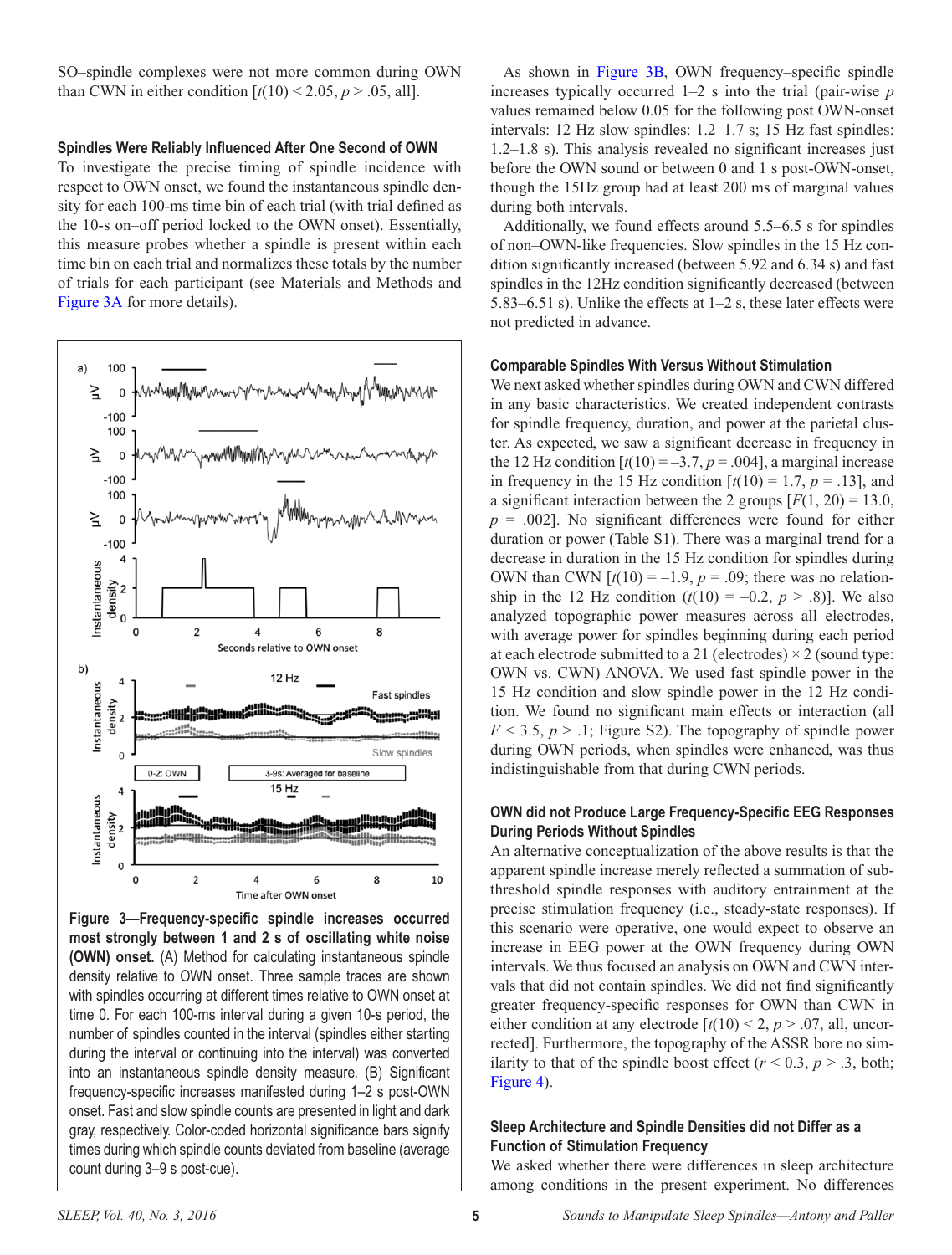

<span id="page-5-0"></span>**Figure 4—Auditory steady-state response (ASSR) analyses revealed no stimulus-evoked power differences for corresponding frequencies.** (Top) Plotted are ASSR differences for 2-s segments of OWN − CWN without spindles. No electrodes showed significant differences between OWN and CWN. (Bottom) Spindle boost topographies are presented as a comparison to ASSR results. No cross-electrode topographical correlations were found between the ASSR and spindle boost effect for either condition.

were found in any sleep stage [Table S2;  $F(2, 31) < 1.1, p > .37$ , all stages]. Likewise, fast and slow spindle density did not differ among conditions [Table S2;  $F(2, 31) < 1.1$ ,  $p > .35$ , all types and clusters].

## **DISCUSSION**

We showed that human sleep spindles can be altered in a frequency-specific and temporally precise manner using an acoustic resonance method that is non-pharmacological and non-invasive. In response to 2-s periods of auditory oscillatory stimulation at 12 and 15 Hz, corresponding slow and fast spindle boosts relative to control periods were observed in EEG recordings from parietal scalp locations, but not frontal scalp locations. Whereas oscillating sounds also increased SOs, spindle boosts did not rely on these increases.

The finding that parietal slow spindles were preferentially increased may seem surprising, because slow spindles are most prevalent over frontal scalp regions.<sup>[4](#page-6-3)</sup> However, data from intracranial electrodes in epilepsy patients suggest that a simple dichotomous mapping of slow=frontal and fast=parietal is an oversimplification—spindles within the frontal lobe were preferentially slow, whereas spindles within the parietal lobe showed a broad distribution of faster and slower frequencies.<sup>6</sup> Accordingly, parietal scalp recordings are likely sensitive to both slow and fast spindles, such that OWN stimulation could enhance both slow parietal spindles and fast parietal spindles.

It remains unresolved whether slow and fast spindles share a common generating mechanism or depend on unique mech-anisms with multiple qualitative differences.<sup>1[,10](#page-6-7)</sup> However, the present results favor the latter possibility, given that spindles at parietal locations were sensitive to stimulation at both frequencies, whereas spindles at frontal locations were sensitive to neither type of stimulation. Other sources of evidence also support this conceptualization of spindles. In a combined EEG/fMRI study, slow and fast spindles appeared to differentially engage different areas of the brain, with only fast spindles recruiting the hippocampus.<sup>[5](#page-6-17)</sup> The 2 types also differ in their relationship to SOs, as fast spindles are preferentially linked with the SO upstate, when hippocampal ripples occur.<sup>[6,](#page-6-4)[8](#page-6-5)</sup> These differences align well with findings that fast spindles more typically correlate with declarative memory measures than slow spindles $18,20,21$  $18,20,21$  $18,20,21$  $18,20,21$  (though see<sup>22</sup>). Additionally, the same pharmacological manipulation can differentially modulate the 2 types of spindles, with concurrent increases in slow and decreases in fast spindle activity.<sup>[9](#page-6-6)</sup>

Our finding that spindles from the parietal EEG cluster were preferentially sensitive to stimulation adds further support to a qualitative difference between frontal and parietal spindle types. At the same time, the results conflict with the generalization that slow spindles are uniquely frontal and fast spindles uniquely parietal.

Many lines of evidence implicate sleep spindles in memory and plasticity. On the cellular level, spindles elicit calcium neuronal influx, which is necessary for long-term potentiation  $(LTP)$ , and spindle-like trains of neuronal activity increase LTP.<sup>23</sup> On a systems level, spindles overlap with ripple events in the hippocampus[24–26](#page-6-22) as well as blood oxygen level–dependent activity in the medial temporal lobe<sup>5,[27](#page-7-0)</sup> and neocortical regions,<sup>28</sup> possibly indicative of a unique opportunity for hippocampal–neocortical communication to aid memory consolidation.<sup>29</sup> Accordingly, spindles increase after learning within subjects and correlate positively with memory measures.<sup>30–34</sup> Additionally, drugs that increase spindles improve memory.<sup>11,12</sup> Methods aimed at directly altering spindles—such as auditory oscillations, transcranial electrical stimulation, or optogenetics in non-human animals—may open the door to real-time, causal evidence for the spindle–memory link and help to elucidate the relevant neural mechanisms.

The current results importantly add to other aspects of the literature on sleep spindles. In particular, our results relate to 3 sources of evidence suggesting that spindles protect organisms from awakening.

First, neuronal responses to stimuli are dampened during spindles in  $EEG^{35-37}$  and fMRI.<sup>[38](#page-7-5),[39](#page-7-6)</sup> These suppressions may reflect a type of sensory gating that inhibits the sensory relay centers in the thalamus, as the thalamic reticular nucleus (RT) neurons interact with thalamocortical neurons needed to relay visual, auditory, and somatosensory signals to the cortex.<sup>40</sup> In the present study, OWN had its greatest effect on spindles after 1 s, not immediately. This finding suggests that OWN primarily influenced the spindle generation process rather than the ongoing architecture of sleep spindles, perhaps because responses to stimuli are dampened during spindles.

Second, various results show that spindles lessen the likelihood of arousal. Stronger acoustic stimuli are needed to arouse sub-jects during spindles.<sup>[35](#page-7-4)</sup> Individuals with higher spindle thresholds have elevated arousal thresholds.<sup>41</sup> Hypersomnia patients have elevated spindle counts[.42](#page-7-9) Insomnia drugs that boost spindles increase arousal thresholds in humans.<sup>43</sup> Genetically manipulated mice with greater spindle rates show elevated arousal thresholds.[44](#page-7-11) Finally, frequent optogenetic stimulation of the RT at spindle frequencies boosts spindles<sup>45</sup> and in turn extends sleep.<sup>46</sup> Though much remains to be learned about the mechanisms that OWN stimulation procedures put into motion, we speculate that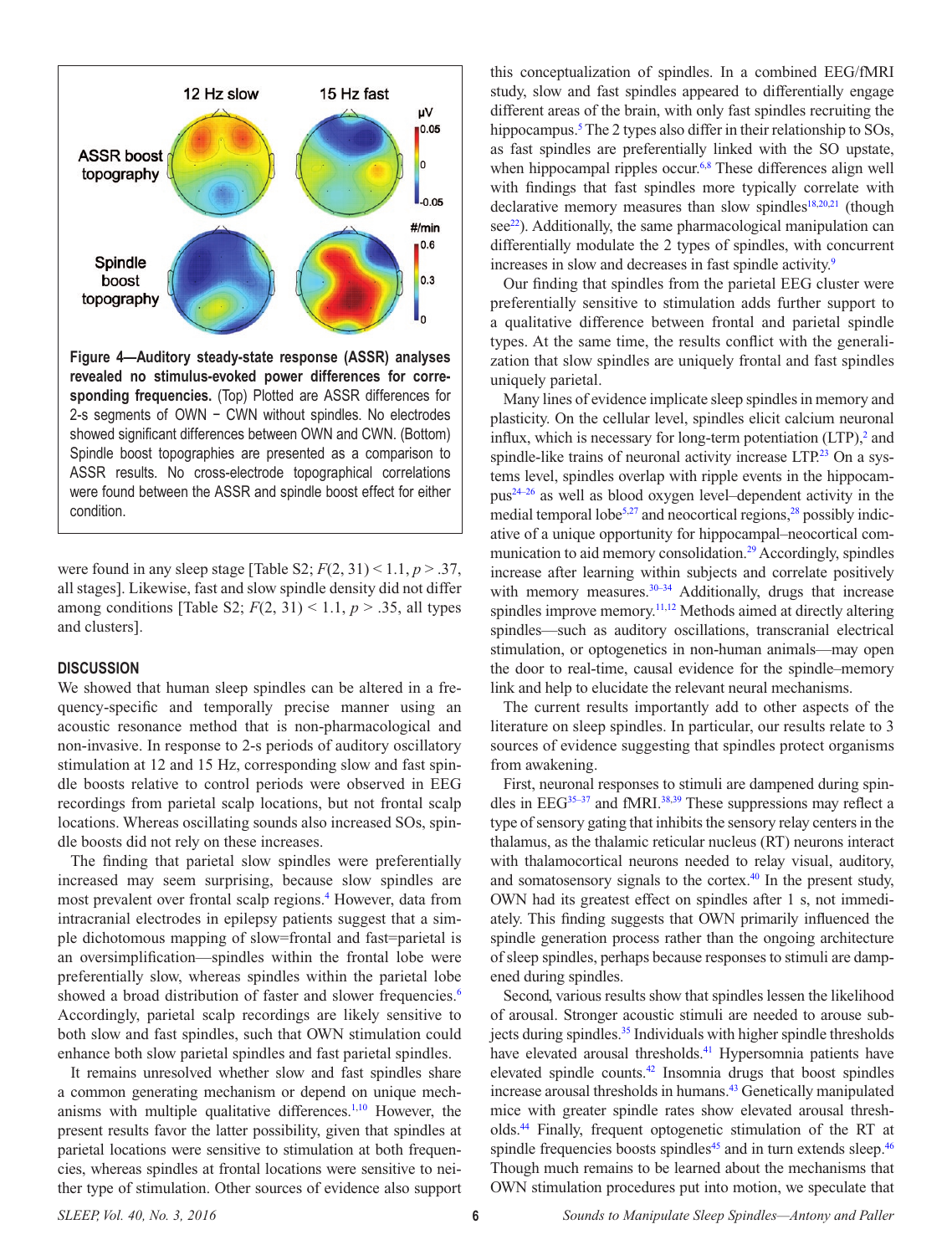the auditory oscillations may enhance spindles via repetitive RT burst firing as in the aforementioned optogenetic study.

Third, spindles increase in response to visual, auditory, and somatosensory stimuli.<sup>[37](#page-7-14),47</sup> These findings suggest that sleep spindles may act to suppress continued responses to stimuli to prevent arousals. The present procedures diverge from those generally used to show spindle increases to sensory stimulation, as OWN constitutes a decrease in the overall auditory stimulation amplitude. The frequency-specific response to OWN demonstrates that spindle generation mechanisms respond to external stimuli in a nuanced manner.

Although the present results offer new opportunities to non-invasively and non-pharmacologically manipulate sleep spindles, a few caveats should be mentioned. First, although oscillating sounds increased spindles relative to control periods, it remains to be seen whether repeated stimulation could increase overall spindle density relative to that in a sleep period with no stimulation at all. The results provide a convincing proof-of-concept demonstration but do not include all possible control comparisons, and thus we infer that OWN stimulation influenced spindle prevalence in a relative manner, during discrete periods of time, rather than producing a global enhancement of spindles. Although CWN stimulation closely resembles a condition of no stimulation at all (given that some external noise is practically unavoidable), it remains possible that a period of spindle refractoriness might generally follow stimulation so as to negate global effects.<sup>2[,48](#page-7-16)[,49](#page-7-17)</sup> Second, although the basic features of spindles did not differ for those that onset during OWN versus those that onset during CWN, spontaneous spindles during oscillatory stimulation may have masked weak differences between induced and spontaneous spindles. Third, our data cannot speak to other possible functional differences such as thalamic bursting patterns or the alignment between spindles and hippocampal sharp-wave ripple complexes theorized to underlie declarative memory consolidation.<sup>[26](#page-7-18),[50](#page-7-19)</sup> Evidence from other recording methodologies may be highly informative, in that intracranial spindles are often locally rather than globally distributed $6,51$  and magnetoencephalographic spindles have multiple asynchronous generators $52$  and complex connectivity patterns.<sup>53</sup> Fourth, although the changes in spindle prevalence observed between 5.5 and 6.5 s after OWN onset were not predicted, it will be interesting to see whether they replicate in future experiments. Finally, our study leaves many intriguing questions unanswered: Do stimulation effects extend to nocturnal sleep? What results would be obtained if multiple stimulation frequencies were used in sequence? What other types of oscillating stimulation can be used? Do effects persist over multiple sessions? Does this sort of stimulation produce any negative consequences? And how might spindle stimulation be combined with the presentation of learning-related stimuli that reactivate memories during sleep? $54-57$ 

The present demonstration of enhanced spindles provides new insights into spindle subtyping as well as into how external stimulation can influence spindles. Future use of spindle-manipulation methods could produce additional causal evidence on the role of spindles in cognitive function. This line of experimentation could also help to elucidate mechanisms of spindle generation, potentially contributing to the understanding and treatment of populations with abnormally infrequent spindles, such as people with schizophrenia, $58,59$  $58,59$  people with dyslexia, $60$ or the elderly.<sup>1[,61](#page-7-27)</sup>

#### **REFERENCES**

- <span id="page-6-0"></span>1. De Gennaro L, Ferrara M. Sleep spindles: an overview. Sleep Med Rev. 2003; 7(5): 423–440.
- <span id="page-6-1"></span>2. Astori S, Wimmer RD, Lüthi A. Manipulating sleep spindles–expanding views on sleep, memory, and disease. Trends Neurosci. 2013; 36(12): 738–748.
- <span id="page-6-2"></span>3. Gibbs F, Gibbs E. *An Atlas of Electroencephalography*. Vol 1. Cambridge: Addison-Wesley Press; 1950.
- <span id="page-6-3"></span>4. Anderer P, Klösch G, Gruber G, et al. Low-resolution brain electromagnetic tomography revealed simultaneously active frontal and parietal sleep spindle sources in the human cortex. Neuroscience. 2001; 103(3): 581–592.
- <span id="page-6-17"></span>5. Schabus M, Dang-Vu TT, Albouy G, et al. Hemodynamic cerebral correlates of sleep spindles during human non-rapid eye movement sleep. Proc Natl Acad Sci USA. 2007; 104(32): 13164–13169.
- <span id="page-6-4"></span>6. Andrillon T, Nir Y, Staba RJ, et al. Sleep spindles in humans: insights from intracranial EEG and unit recordings. J Neurosci. 2011; 31(49): 17821–17834.
- 7. Peter-Derex L, Comte JC, Mauguière F, Salin PA. Density and frequency caudo-rostral gradients of sleep spindles recorded in the human cortex. Sleep. 2012; 35(1): 69–79.
- <span id="page-6-5"></span>8. Mölle M, Bergmann TO, Marshall L, Born J. Fast and slow spindles during the sleep slow oscillation: disparate coalescence and engagement in memory processing. Sleep. 2011; 34(10): 1411–1421.
- <span id="page-6-6"></span>9. Ayoub A, Aumann D, Hörschelmann A, et al. Differential effects on fast and slow spindle activity, and the sleep slow oscillation in humans with carbamazepine and flunarizine to antagonize voltage-dependent Na+ and Ca2+ channel activity. Sleep. 2013; 36(6): 905–911.
- <span id="page-6-7"></span>10. Rasch B, Born J. About sleep's role in memory. Physiol Rev. 2013; 93(2): 681–766.
- <span id="page-6-8"></span>11. Kaestner EJ, Wixted JT, Mednick SC. Pharmacologically increasing sleep spindles enhances recognition for negative and high-arousal memories. J Cogn Neurosci. 2013; 25(10): 1597–1610.
- <span id="page-6-9"></span>12. Mednick SC, McDevitt EA, Walsh JK, et al. The critical role of sleep spindles in hippocampal-dependent memory: a pharmacology study. J Neurosci. 2013; 33(10): 4494–4504.
- <span id="page-6-10"></span>13. Sherman A, Grabowecky M, Suzuki S. Auditory rhythms are systemically associated with spatial-frequency and density information in visual scenes. Psychon Bull Rev. 2013; 20(4): 740–746.
- <span id="page-6-11"></span>14. Delorme A, Makeig S. EEGLAB: an open source toolbox for analysis of single-trial EEG dynamics including independent component analysis. J Neurosci Methods. 2004; 134(1): 9–21.
- <span id="page-6-12"></span>15. Rechtschaffen A, Kales A. *A Manual of Standardized Terminology, Techniques and Scoring System for Sleep Scoring Stages of Human Subjects*. Bethesda, MD: U.S. Department of Health, Education and Welfare, Public Health Services; 1968.
- <span id="page-6-13"></span>16. Mölle M, Born J. Slow oscillations orchestrating fast oscillations and memory consolidation. Prog Brain Res. 2011; 193: 93–110.
- <span id="page-6-14"></span>17. Cash SS, Halgren E, Dehghani N, et al. The human K-complex represents an isolated cortical down-state. Science. 2009; 324(5930): 1084–1087.
- <span id="page-6-15"></span>18. Ngo HV, Martinetz T, Born J, Mölle M. Auditory closed-loop stimulation of the sleep slow oscillation enhances memory. Neuron. 2013; 78(3): 545–553.
- <span id="page-6-16"></span>19. Halász P. K-complex, a reactive EEG graphoelement of NREM sleep: an old chap in a new garment. Sleep Med Rev. 2005; 9(5): 391–412.
- <span id="page-6-18"></span>20. Ngo HV, Miedema A, Faude I, Martinetz T, Mölle M, Born J. Driving sleep slow oscillations by auditory closed-loop stimulation-a self-limiting process. J Neurosci. 2015; 35(17): 6630–6638.
- <span id="page-6-19"></span>21. Saletin JM, Goldstein AN, Walker MP. The role of sleep in directed forgetting and remembering of human memories. Cereb Cortex. 2011; 21(11): 2534–2541.
- <span id="page-6-20"></span>22. Lustenberger C, Wehrle F, Tüshaus L, Achermann P, Huber R. The multidimensional aspects of sleep spindles and their relationship to wordpair memory consolidation. Sleep. 2015; 38(7): 1093–1103.
- <span id="page-6-21"></span>23. Rosanova M, Ulrich D. Pattern-specific associative long-term potentiation induced by a sleep spindle-related spike train. J Neurosci. 2005; 25(41): 9398–9405.
- <span id="page-6-22"></span>24. Mölle M, Yeshenko O, Marshall L, Sara SJ, Born J. Hippocampal sharp wave-ripples linked to slow oscillations in rat slow-wave sleep. J Neurophysiol. 2006; 96(1): 62–70.